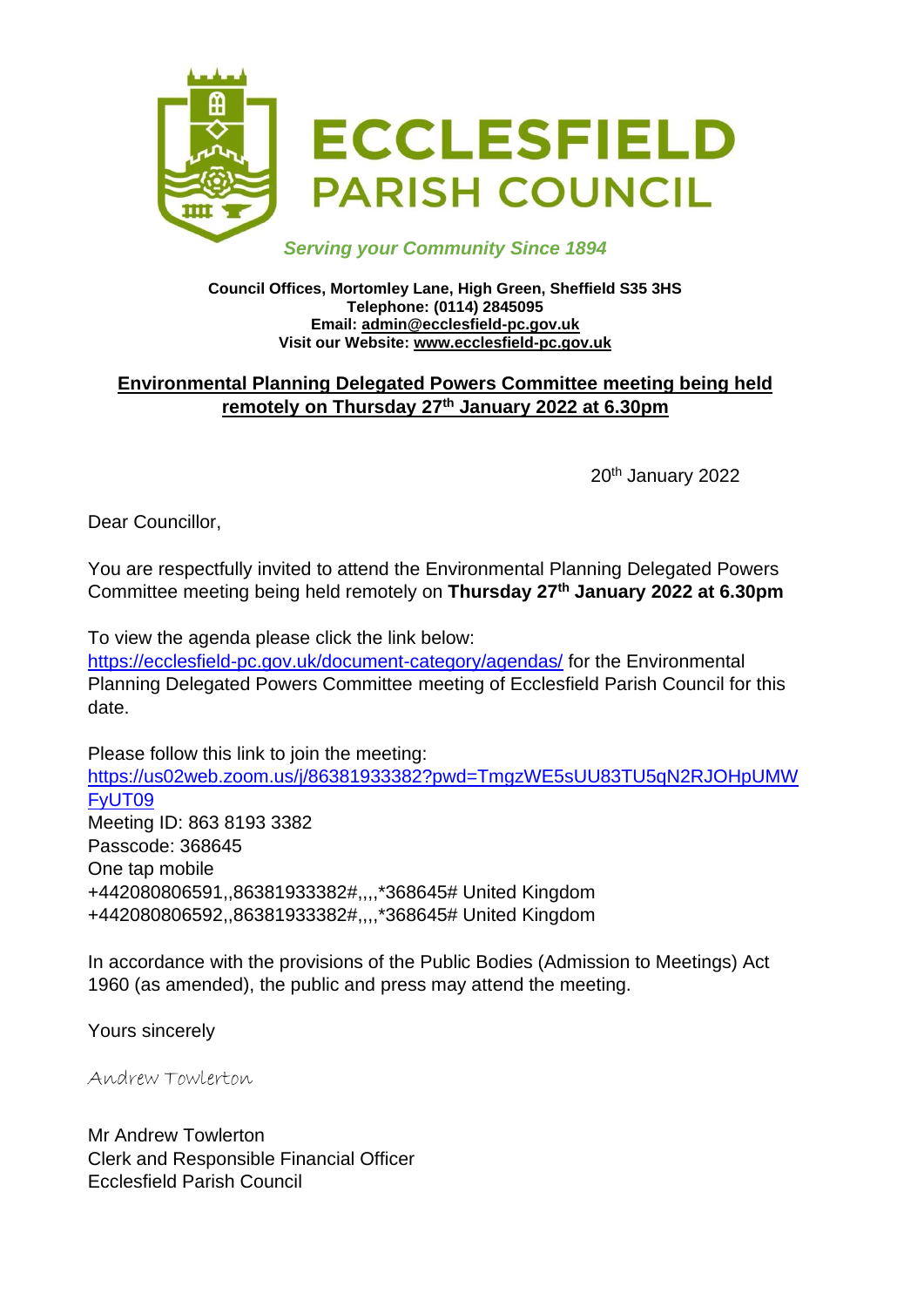## **25.Public Participation Session**

To receive questions from members of the public under the direction of the Chairman and in accordance with the Council's Standing Orders. (standing order 3 states that the public participation session will be for no more than 15 minutes and a member of the public shall not speak for more than 3 minutes).

| Date<br>Received | <b>Planning</b><br>Reference | <b>Site Location</b>                                          | <b>Brief Description of</b><br>Proposal                                                                                                 | Date Comments<br><b>Due</b> |
|------------------|------------------------------|---------------------------------------------------------------|-----------------------------------------------------------------------------------------------------------------------------------------|-----------------------------|
| 11/01/2022       | 21/05362/FUL                 | 71 Bridle Crescent,<br>Sheffield, S35 2QX                     | Demolition of<br>conservatory and<br>erection of single storey<br>rear extension to<br>dwellinghouse.                                   | 31/01/2022                  |
| 12/01/2022       | 21/05371/FUL                 | <b>44 Thornbrook</b><br>Gardens, Sheffield,<br><b>S35 2BA</b> | Erection of a single<br>storey detached garage<br>with workshop area and<br>gabion retaining wall<br>(resubmission of<br>21/02002/FUL). | 02/02/2022                  |

# **26.Planning applications for consideration.**

#### **27.To receive notifications of any planning decision notices received in to Ecclesfield Parish Council from Sheffield City Council (listed).**

| Planning<br>reference | <b>Site/Location Proposal</b>                                                                                                                | Outcome                                                                                                                                                                                                                                                                            |
|-----------------------|----------------------------------------------------------------------------------------------------------------------------------------------|------------------------------------------------------------------------------------------------------------------------------------------------------------------------------------------------------------------------------------------------------------------------------------|
| 21/04834/FUL          | 85 Sundew Gardens, Sheffield, S35 4DQ<br>Erection of single storey front extension to<br>dwellinghouse.                                      | Granted conditionally.                                                                                                                                                                                                                                                             |
| 21/03740/FUL          | 45 Farnaby Drive, Sheffield, S35 4NY<br>Erection of a two storey side extension and a<br>single-store front/side extension to dwellinghouse. | Granted conditionally.                                                                                                                                                                                                                                                             |
| 21/04760/FUL          | 50 Potter Hill Lane, Sheffield, S35 4JF<br>Erection of first floor side extension over attached<br>garage to dwellinghouse.                  | Granted conditionally.                                                                                                                                                                                                                                                             |
| 21/04801/FUL          | 209 High Street, Ecclesfield, Sheffield, S35 9XB<br>Erection of a dwellinghouse (Resubmission of<br>20/04177/FUL).                           | Refused - Local Planning<br>Authority considers the<br>proposed dwelling would be<br>overbearing in relation to<br>adjoining residential<br>property and would therefore<br>result in an unacceptable<br>effect on the living conditions<br>of occupiers of adjoining<br>property. |